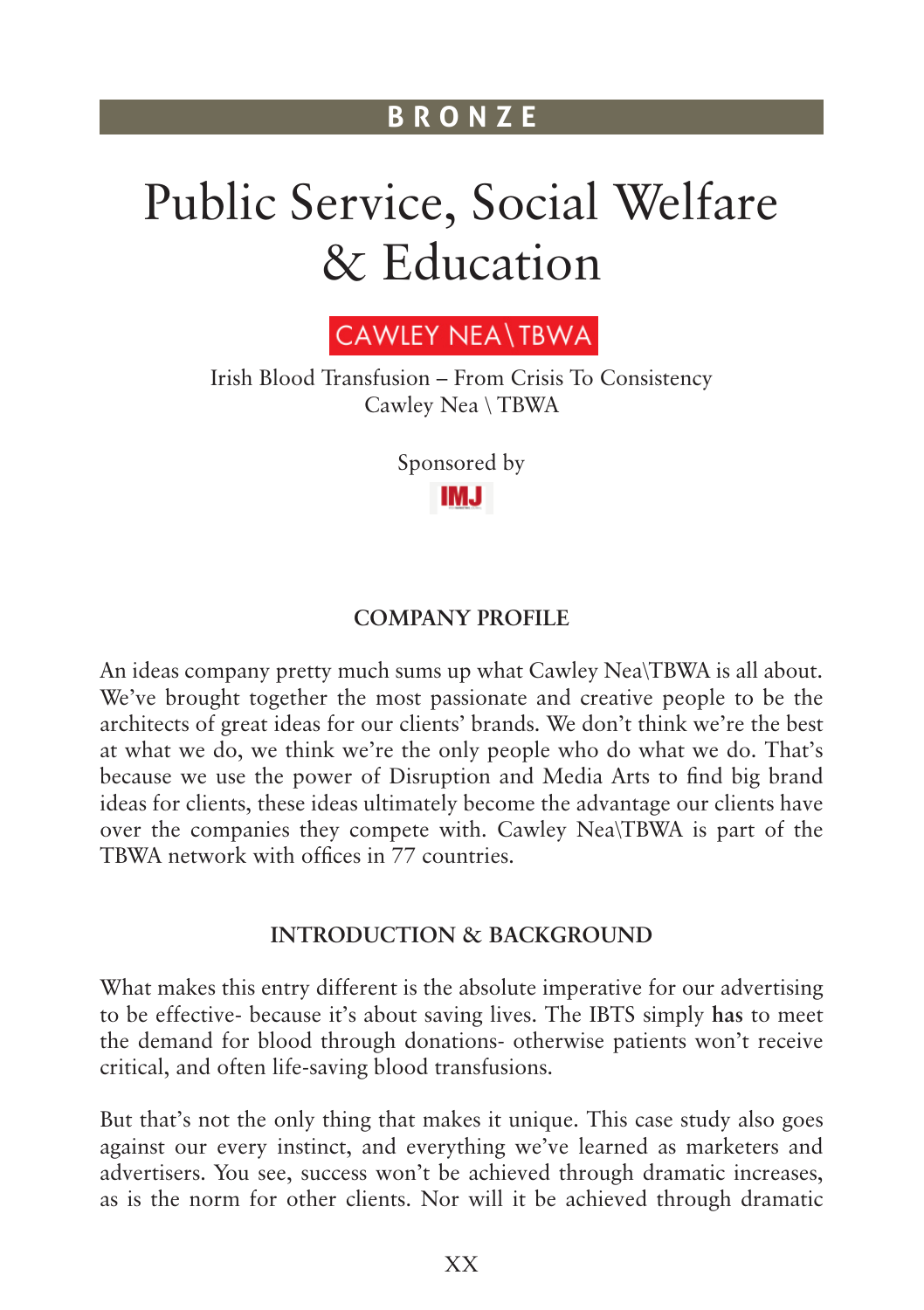declines, as some public service bodies may strive for, such as the Road Safety Authority.

Instead, phenomenal and astonishing success would be determined by *steadiness* of supply. In a world where we all want more, more and still more, we only strived for consistency- just enough.

The IBTS seeks to maintain a minimum level of 7 days supply of each blood group in order to ensure a consistent national supply. However, this is precariously dependent on the number of donations they receive from volunteers on a week to week basis. Unfortunately from an historic point of view, this number can vary dramatically, with the result that 'crisis' communications often had to be issued when blood stock levels fell to 4 days.

A crisis communications campaign is obviously beneficial in the *immediate*people respond in their droves, and the blood shortage 'crisis' is momentarily averted. However, critically, crisis communications have several long-lasting detrimental effects- namely unplanned advertising spend, wastage of excess donated blood, dissatisfied donors due to lengthy queuing times and the knock-on possibility of donors declining to return because of a negative experience in-clinic.

The real dilemma for the IBTS was the existence of a self-perpetuating cycle whereby a drop in supply levels to 4 days led to the issuing of a crisis communications campaign. In turn, this lead to a dramatic increase in donations that meant wastage and donor dissatisfaction. This led to a decline in the donor retention rate, which in turn meant a decrease in stock levels. And the vicious cycle would begin again.

The brief Cawley Nea\TBWA and OMD received from the IBTS in May 2008 tasked us with finding an alternative way. We needed to achieve a consistent supply of blood while reducing the number of crisis communications they would need to issue throughout the year. To do this we would need to bring about a dramatic decrease in the number of days that the blood stock levels fell to 4. The task was mammoth, and success vital.

We conducted an exhaustive body of work together with the IBTS, to understand how we could achieve this. Our strategy was to find a new balance of calibration- in our communications message and our media choices, avoiding anything like a 'crisis', and whose constancy could go on to stabilize supply.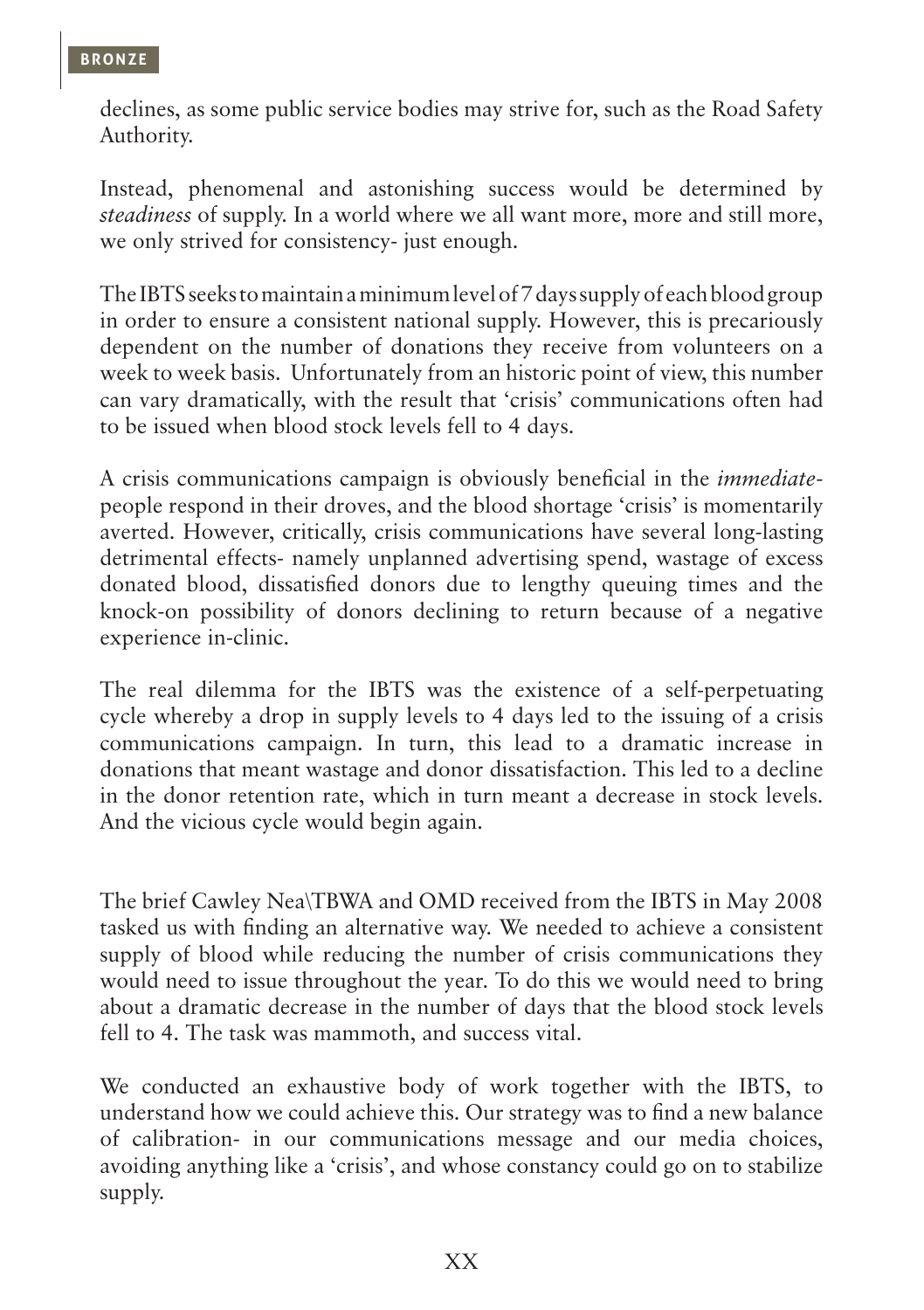## **We did this by:**

1) Creating an overarching and constant creative idea which would transcend all media, and motivate and remind donors to give blood regularly. We identified the key insight that the most motivating factor for donors to return and give blood again and again, was the 'feel-good feeling' they got after giving blood.

2) Using innovative media profiling and planning to consistently get this message to the right people, at the right time.

The creative idea, 'You get more than you give', would become an internal rallying cry for IBTS staff, and would appear in every piece of communications from the IBTS to the public. We redesigned the clinics themselves as well as DM. We ran TV and radio, press, outdoor and transit advertising consistently.

This dual strategy has resulted in exceptional improvements in brand image and affinity.

In terms of our core objective of achieving consistency in the national blood supply, we have attained phenomenal results: reducing by 56% (in the first 6 months of the year) and 89% (in the second 6 months of the year) the number of days when blood stock levels were at the crisis zone of 4 days. This has resulted in an overall reduction in the number of days when the blood supply was at crisis level by **76%.**

We have managed this by marginally and carefully shifting the key figures within the cycle.

The retention rate has increased from 60.39% (70,126 retained donors) to 61.48% in 2008-2009 (70,980 retained donors) – a significant increase of 854 donors. Existing donors are donating more regularly and consistently ensuring a dependable supply, with donation frequency increasing from 1.64 times per year in 2007 to 1.67 times per year in 2009- equating to an extra 5,704 donations.

The campaign has achieved a 4% increase in the total number of donations, with a 25% reduction in the required spend by the Irish Blood Transfusion Service.

Ultimately this resulted in a 28% reduction in the required spend per donation received.

In effect, we have reduced the level of crisis days experienced by the IBTS by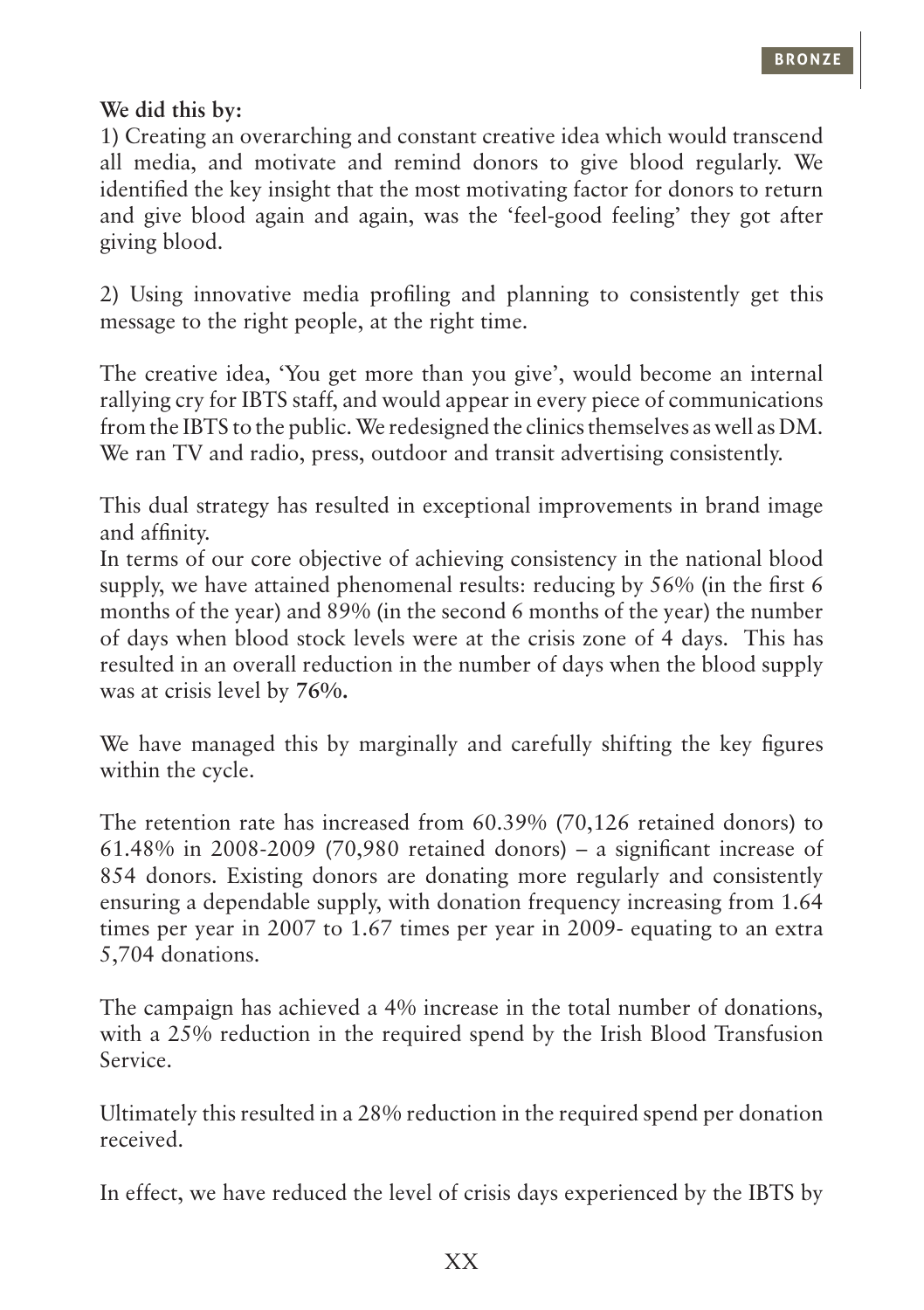76% with a  $\in 232,803$  reduction in their required spend, a result that has far exceeded any expectations.

By creating consistency in our communications first, we have crucially achieved consistency in the national blood supply.

#### **MARKETING OBJECTIVES**

The core objective we were tasked with was attaining a consistent national supply of blood through our communications and media campaign. In order to achieve this, we would need to positively impact on a myriad of other objectives first.

Improve Brand Image and Affinity

A Behavior and Attitudes study conducted in 2004 depicted a consumer image of the IBTS as being a somewhat 'conservative institution, representative of Old Ireland'. In order to ensure the IBTS remained relevant and trustworthy, with the respect and affinity of its donors, we would need to shift this perception to reflect the truth- that the IBTS is an internationally renowned, modern organization with positive and encouraging communications.

Reaching a Consistent Supply of Blood

To reach consistency in the national supply of blood we would need to:

l Focus on developing a 'consistent communications' strategy rather than 'crisis communications'- we wanted to eliminate these crisis communications and create more efficiency in terms of our media investment.

l Turn around the decline in the retention rate which had decreased from 61.58% in 2006-2007 to 60.39% in 2007-2008. In actual donor numbers this equates to 71,512 in '06-'07 and 70,126 in '07-'08 (Source: IBTS). In order to achieve consistency, we would need to actually increase the retention rates of our donors. Research showed that the number one reason donors lapsed was due to the length of time spent queuing during their last visit. (Cawley Nea\TBWA National Qualitative Research, November, 2008) Thus, we needed to ensure that donors did not spend too long queuing to give blood because of crisis communications campaigns.

l We would need our existing donors to donate more regularly and consistently in order to ensure a dependable supply. The IBTS loyalty ladder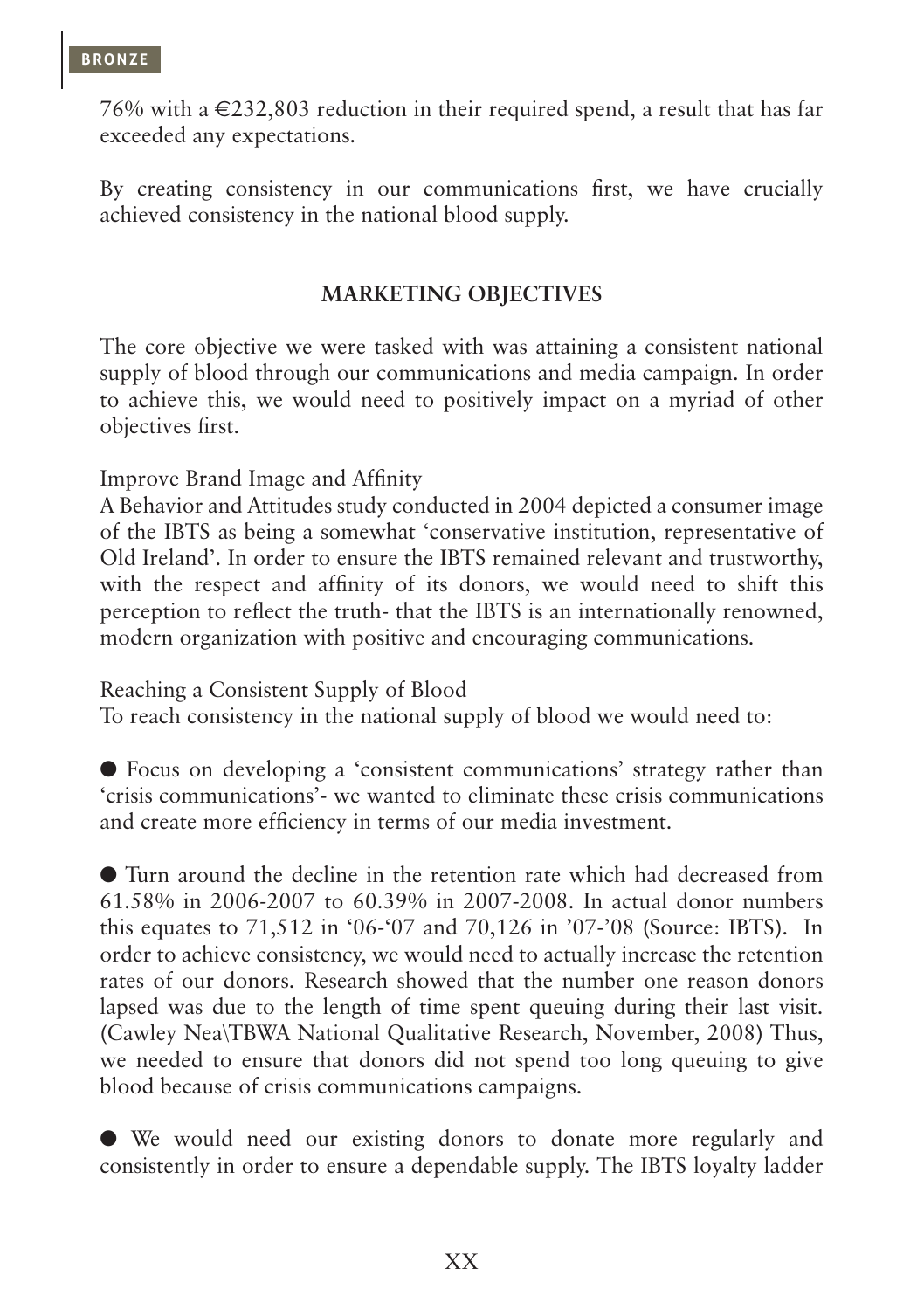

showed that donation frequency was 1.64 times per year in 2007- we wanted to marginally increase this to between 1.66 and 1.68 in 2009.

The key metric by which we would be measured, was reducing the number of days that blood stock levels were in the 'crisis' zone of 4 days. In the first 6 months of 2007, there was on average 18 days\* when the blood stock levels had reached the 'crisis' point of 4 days supply, well below the 'optimum' of 7 days. In the latter 6 months of 2007, there was 27 days\* when this was true. We needed to significantly decrease these numbers in 2009 in order to ensure a consistent national blood supply.

#### **THE TASK**

The business of blood donation is complex, with many different nuances which all need to be contemplated in order to ensure supply. The absolute onus is on eliminating shortages- we cannot risk the nation's welfare. Blood transfusion services the world over rely on crisis communications to combat this.

The real dilemma for the IBTS was the existence of a self-perpetuating cycle whereby a drop in supply levels to 4 days led to the issuing of a crisis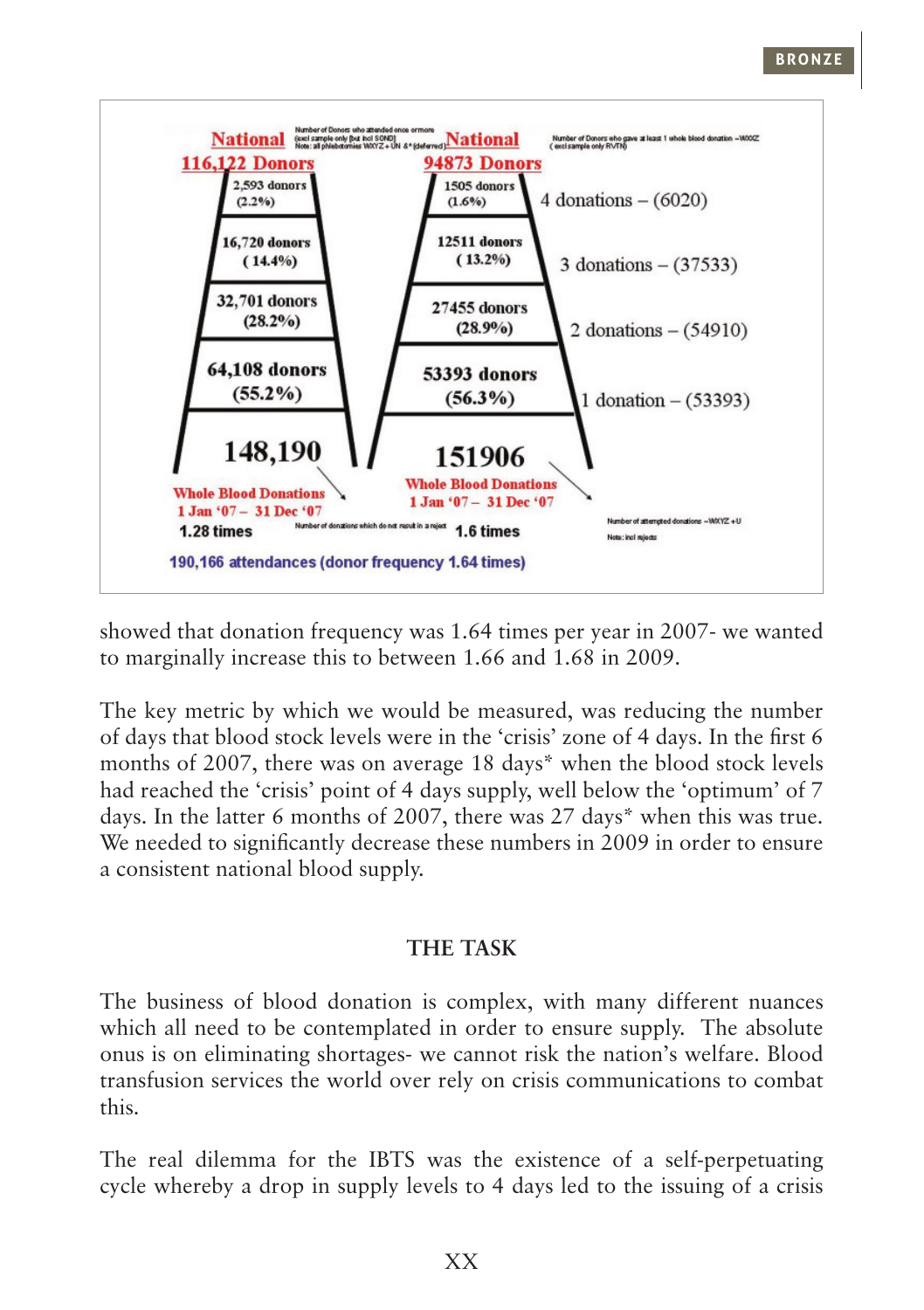communications campaign. Crisis communications could take the form of radio, press, TV, text messages and phone calls- they were inconsistent and unplanned, using a mix of guilt and fear messaging to implore donors to give blood.

The spike in donors attending clinics had several detrimental long term effects.

- l Wastage: unfortunately the supply of blood we receive during an appeal can often outweigh the demand. As blood has a shelf life of 35 days, the excess needs to be disposed of, with resulting public and media disappointment and potential PR disasters. (Historically, the IBTS has strived to make the best use possible of this excess blood, often by donating it to disaster stricken countries.)
- l Dissatisfied donors: because of the magnanimous response to our appeal, the clinics are filled with donors doing their bit to avert the crisis. Unfortunately this results in overcapacity, with lengthy delays and queues a consequence
- l The potential of donors lapsing: research has shown that the primary reason donors' lapse, and fail to return to donate in the future, is down

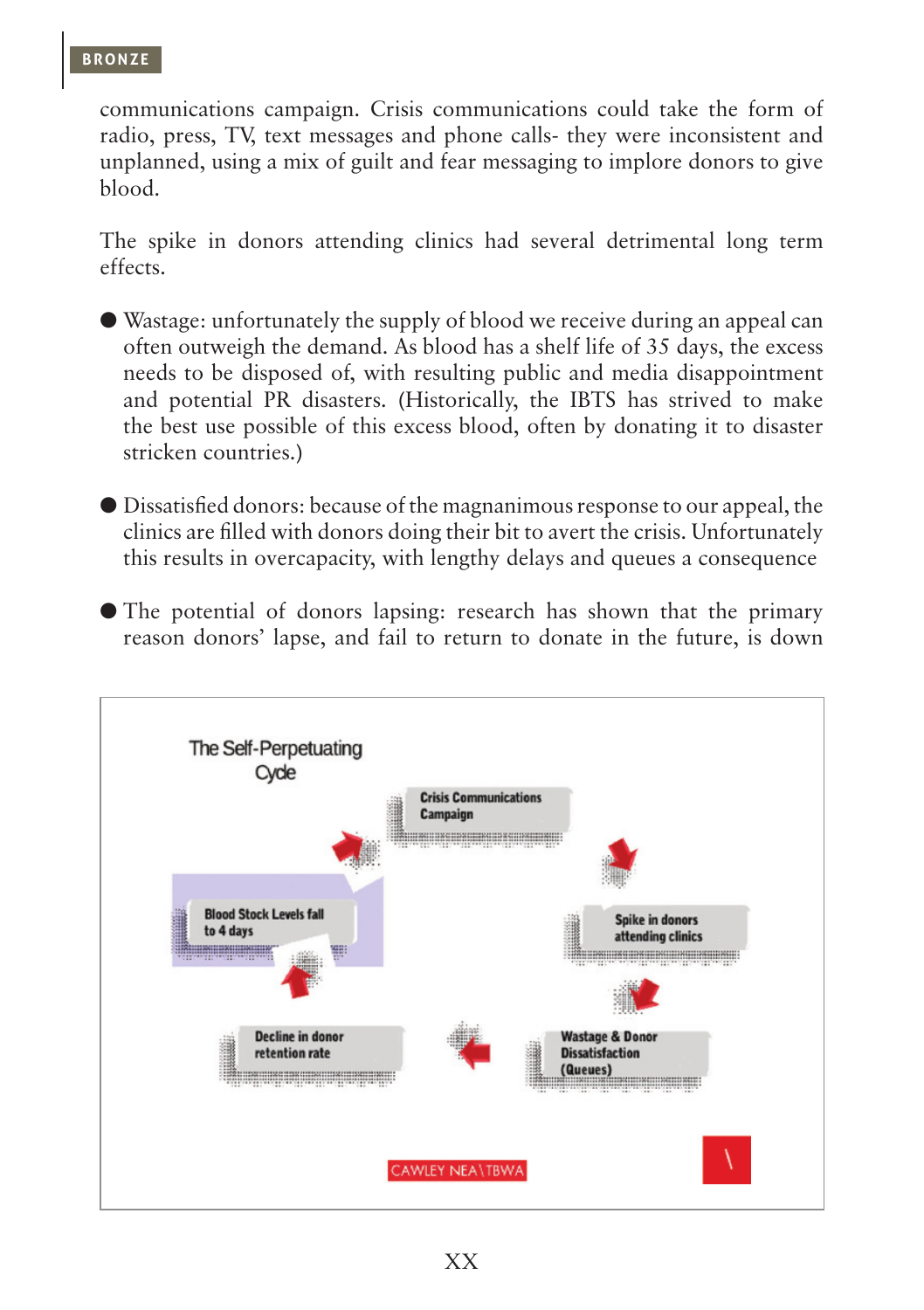to the length of time spent queuing and waiting to give blood during their last visit. (Cawley Nea\TBWA National Qualitative Research, November, 2008)

l Unplanned budget spend: crisis communications mean additional expenditure for unplanned and adhoc, tactical advertising

All of these factors led to a decline in the donor retention rate, which in turn meant a decrease in stock levels. And the vicious cycle would begin again.

We would need to eradicate the dependency on crisis communications, and the resulting after-effects they caused in order to move from crisis to consistency.

## **THE STRATEGY**

We conducted an exhaustive body of work together with the IBTS, to understand how we could move from a crisis culture to one of consistent supply management.

We began by learning and studying about the organization, the brand and the donor experience. We conducted extensive secondary research on the concept of Consistent Supply Management, and studied academic sociological journal articles about donors and their motivations, barriers and experiences. We visited the clinics ourselves and spoke with donors about their thoughts and feelings throughout the experience. We spent hours in the National Blood Centre, the headquarters of the IBTS, learning about the 'journey of blood'.

We conducted 8 in-depth interviews with blood donors, of varying degrees of commitment- ranging from one-off donors to those who had donated over 30 times. We asked them about their attitudes, behavior, their motivations to return, and the best part of their experience of giving blood.

We collated all of this and more, and held an all-day workshop with the full IBTS team, including their CEO. It was here that we discovered 'the self-perpetuating cycle' that existed between the inconsistent blood supply and crisis communications. Communications had swung from guilt to fear messaging and the brand story was inconsistently being told in a reactionary fashion, entirely dependent on the current blood supply levels at that moment in time. The blood supply was in turn characterized by peaks and troughs, inconsistent and impossible to predict.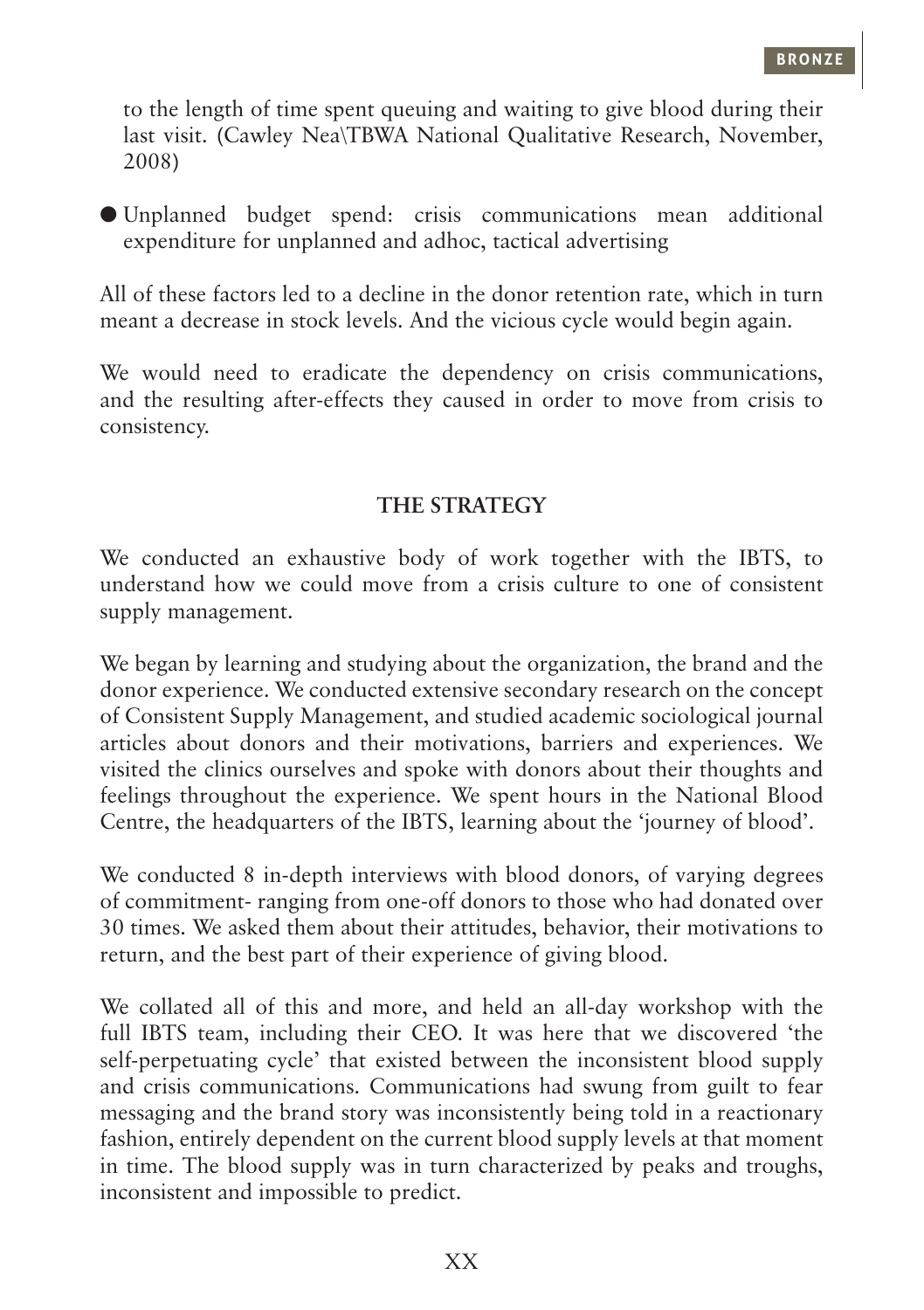Thus, our strategy was to lead with proactive and consistent communications, in order to achieve consistency of supply. We would go on to do this by:

1) Creating an overarching and constant creative idea which would transcend all media, and motivate and remind donors to give blood regularly. Our key insight centered on the knowledge that donors give so much- they give their precious time (work or leisure), their patience, their kindness, their blood, they give of their very selves. But the truth is they get even more. Time and again, donors talked about '*the feel-good factor'*, the '*natural high'* they get from giving blood- which they claimed was the most motivating factor in returning to give blood. (Cawley Nea\ TBWA In-Depth Donor Interviews, 2008) This corresponded with quantitative research which showed that,

*'Based on their experience, 100% of respondents said that they would return to give blood'.* (IPSOS Mori Customer Survey, 2007)

Unfortunately this intention and memory of the 'feel good factor' fades, and so our job was to remind people that they 'get more' than they give, when they donate blood.

2) Using innovative media profiling and planning to consistently get this message to the right people, at the right time. Instead of traditional demographic profiling, we focused on attitudinal. Using TGI statements, we isolated a large group of people who we deemed more likely to be blood donors, or have the potential to become donors- we called this audience Ethicals, of whom there were 1,060,000 people.

#### **IDEA AND COMMUNICATIONS ACTIVITY**

#### **The Idea**

The consistent creative idea was: 'You Get More Than You Give'

A simple expression of our insight yet one which would instantly and effectively resonate with donors. We created a written manifesto of what 'You Get More Than You Give' means- with an extract below.

**"You get more than you give.**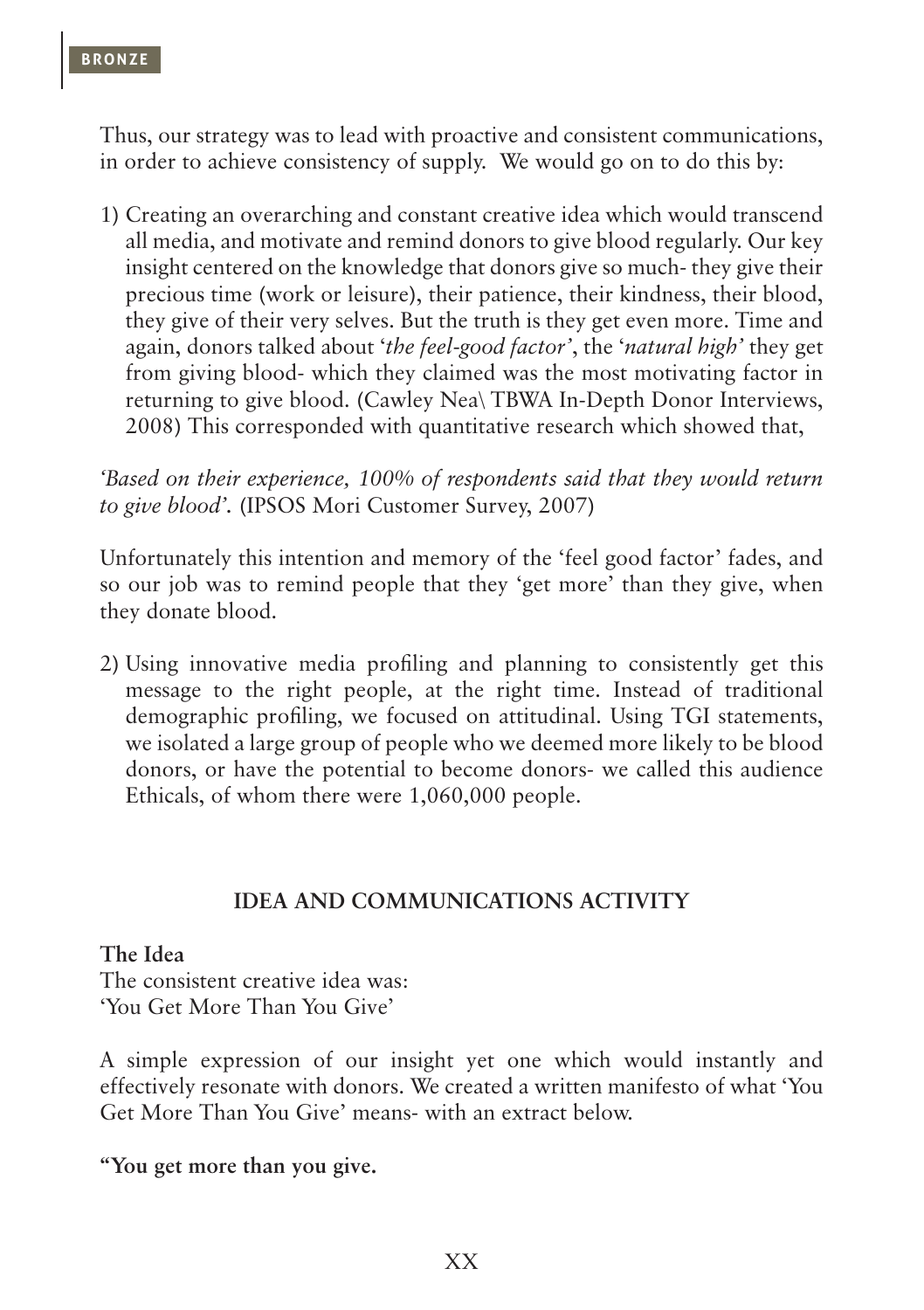You get to do something good, just because it is the right thing to do.

You get to save a life in a lunchtime.

You get to be part of something that's bigger than all of us, but needs every one of us.

You get to be the reason a child goes home healthy to his family.

You get to help others, without judgements about colour or race, age or social class.

You get to inspire hope. where hope is most needed.

You get proof that you are the kind of person we all want to be- generous, good, kind.

**And all you give Is blood."**

This manifesto would go on to form the creative inspiration and template for all communications activity.

'You Get More Than You Give' became the single-minded message across all communications, beginning with an internal briefing to the IBTS staff in the National Blood Centre. It would become an internal rallying cry for IBTS staff, and would appear in every piece of communications from the IBTS to the public.

We created one core TV execution, depicting vignettes of people doing good deeds for one another, highlighting the resulting positive feeling. We created 4 radio ads, all developed from the manifesto above. Outdoor and press followed the same consistent format, with donors giving a testimonial as to their positive experience outweighing what they put in. Finally, we redesigned the IBTS website to facilitate this message, as well as creating an IBTS Facebook page as part of our strategy to reflect the brand's modern and relevant image.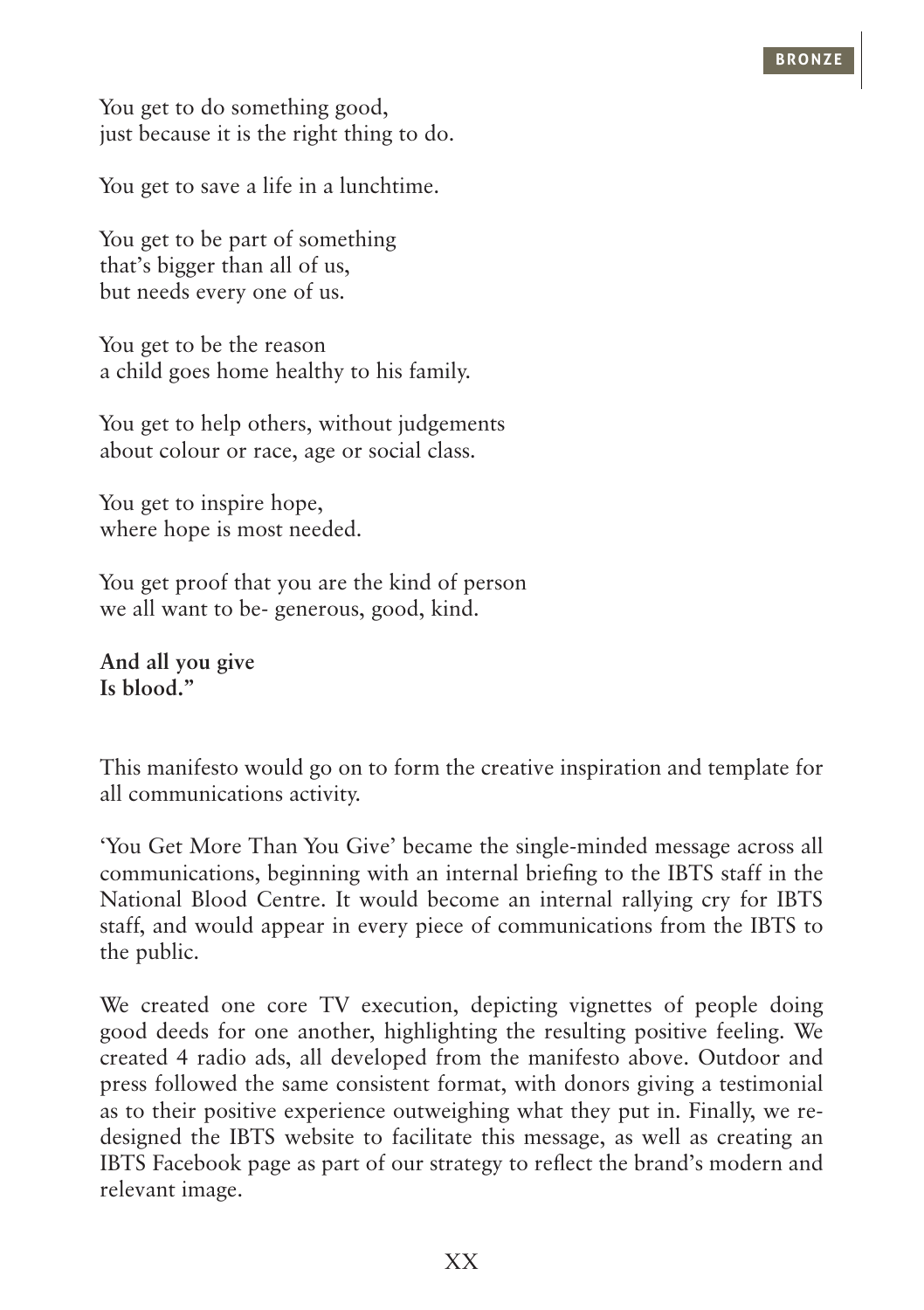We designed a whole series of in-clinic communications with this core message, and even re-designed the in-clinic folder which donors need to read before donating, to reflect this brand idea. We re-designed the entire DM campaign, focusing on our core message of 'You Get More Than You Give', and since launch, the manifesto in its entirety has been included on the back of every letter. Finally, we have completely re-designed the IBTS Donor Awards Ceremony to incorporate the 'You Get More Than You Give' theme.

#### **The Communications Activity**

In aspiring to develop a communications programme that would deliver consistent levels of blood supply we needed to be certain that we were delivering our message to the right people. The creative idea of 'You Get More Than You Give' was as crucial to the development of a targeting and touchpoint strategy as it was to creative development.

We were able to develop a target audience group in TGI based on attitudinal profiling that we called the 'Ethicals'. This group of people answered positively to statements such as "I try to be nice to people as much as I can", "I would be willing to volunteer my time for a good cause" or "I only buy products from a company with whose ethics I agree" to name but a few. We were then able to develop a media strategy that was able to tightly focus on 'Ethicals' reducing media wastage and ensuring that we could develop a more consistent and less reactionary communications approach.

The change in communications strategy from old to new was initially delivered through television which had the power to develop the emotional connection that was at the core of the 'Ethicals' sensibilities. The TV buying had a strong bias towards the 'Ethicals' favourite programmes. We adopted a similar programme led approach to the radio activity. We focused on programmes where sensitive issues might be debated but handled in a careful and responsive manner. The likes of Ray Darcy, Gerry Ryan, Tom Dunne and Ian Dempsey all featured heavily in the 'Ethicals' repertoire.

Broadsheets featured strongly in press selections as Ethicals tended to be more interested in the economy and current affairs- reflected in their increased consumption of 'serious' media.

One of the most iconic parts of our communications strategy was the development of the IBTS Facebook page and the subsequent interaction with donors on this page is a living embodiment of the 'Ethicals' spirit.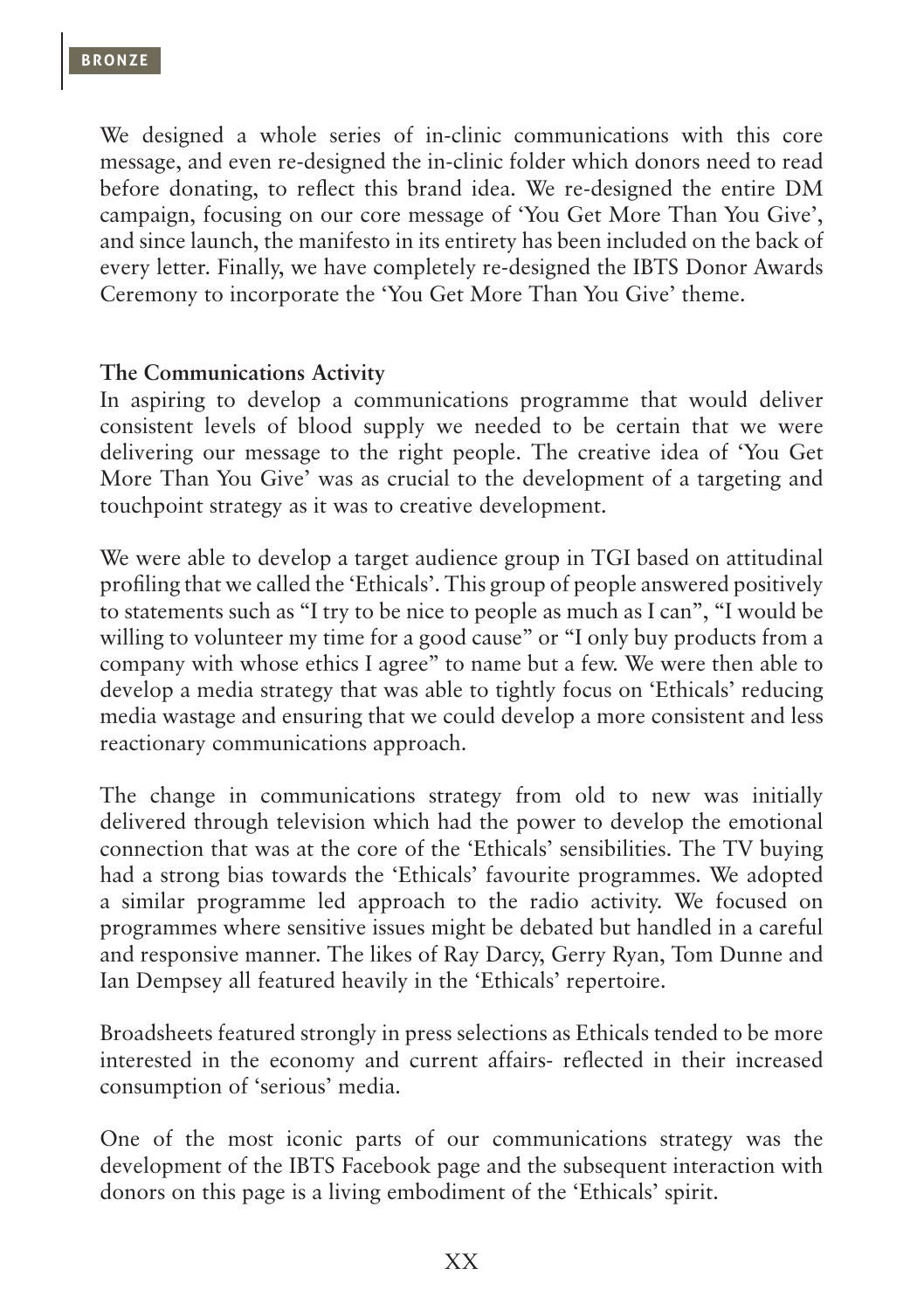Total Media Spend on the campaign to end of 2009 was  $$94,071$ .

#### **THE RESULTS**

This two fold strategy of consistent creative and media messaging has ensured that donors actually give blood more regularly and consistently, and has resulted in a dramatic decrease in the number of days that blood stock levels have been at the 'crisis' 4 days. By creating consistency in our communications, we have crucially achieved consistency in the national blood supply.

#### **Improved Brand Image and Affinity**

There has been a phenomenal reaction to the messaging as demonstrated by B&A qualitative research carried out earlier this year:

*"Communications based on the brand idea 'You get more than you give' – TV, radio, outdoor, website and facebook page - are seen as a novel approach. It does not employ the expected crisis moments, rather, it accentuates the positives in a more emotive way and expl*icitly *tells (perhaps for the first time) the benefits to the donor in psychological terms. "*

The IBTS brand image has improved dramatically from that of a 'traditional, conservative institution' (B&A, 2005) to one which is 'more professional, more efficient, well organized and managed, more modern and dynamic' (B&A, 2010)

## **Reaching a Consistent Supply of Blood**

- l A focused targeting strategy enabled us to nearly double the amount of weeks that the campaign was active. More active weeks helped create a more balanced management of blood supply levels. The TV campaign reached 72% of our target market while the radio campaign reached 76%. (This excludes a sponsorship we did with Spin FM which indexed strongly for and helped recruit younger 'Ethicals').
- $\bullet$  The retention rate had fallen from 61.58% in 2006-2007 to 60.39% in 2007-2008. Since our campaign has launched, we have managed to increase the retention rate from 60.39% (70,126 retained donors) to 61.48% in 2008- 2009 (70,980 retained donors) – a significant increase of 854 donors.
- l Existing donors are donating more regularly and consistently ensuring a dependable supply. The IBTS loyalty ladder demonstrates that donation frequency increased from 1.64 times per year in 2007 to 1.67 times per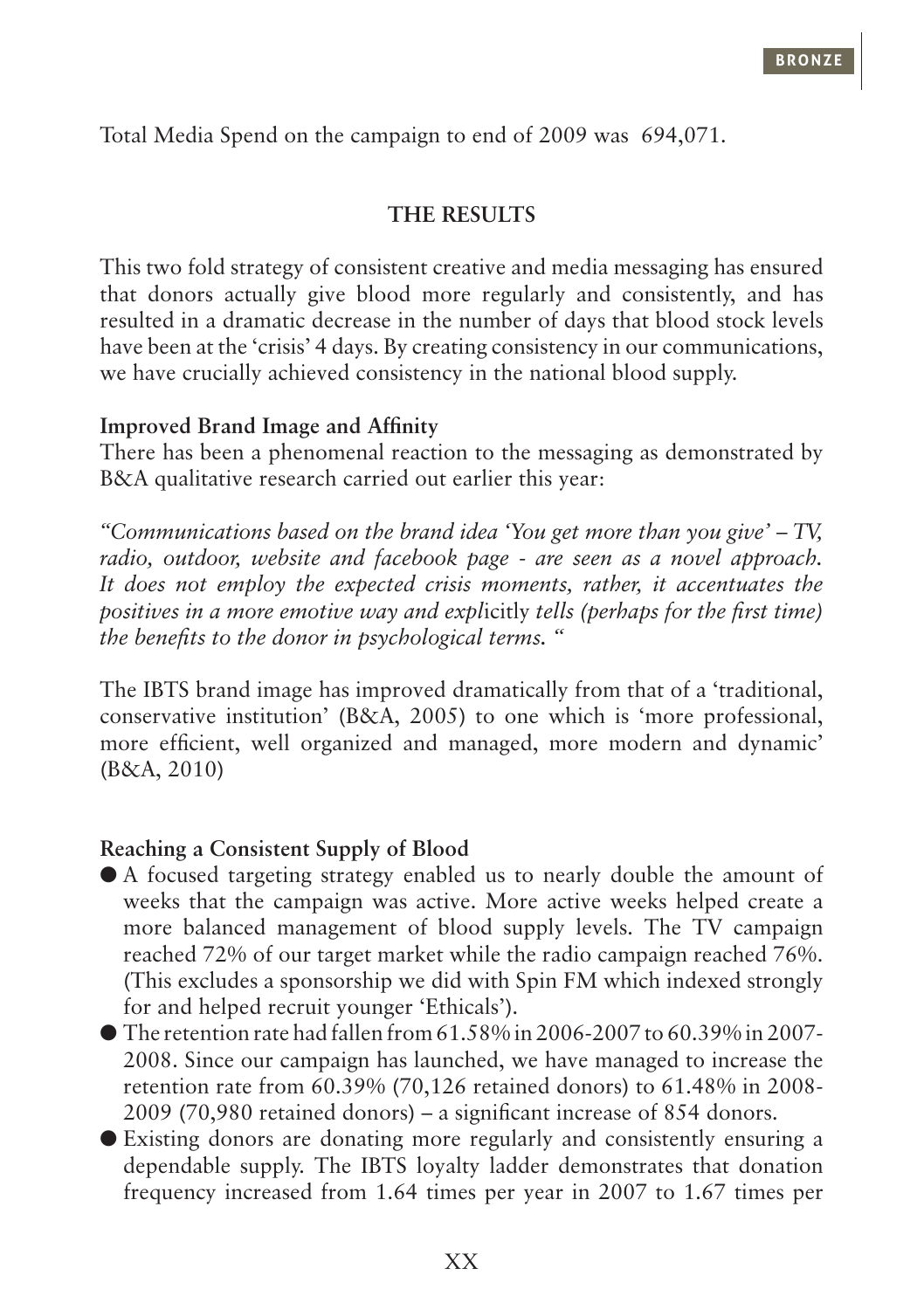

year in 2009. In terms of actual donations, that is an increase of 5,704 from 148,190 donations in 2007 to 153,894 in 2009.

Finally, and most importantly, we have made a dramatic impact on the consistency of blood stock levels in 2009. This was the key metric by which success would be measured, a reduction in the number of days that blood stock levels were in the 'crisis' zone of 4 days.

In the first 6 months of 2009, there was on average 8 collective days when the blood stock levels had reached the 'crisis' point of 4 days supply, well below the comparative figure for 2007, which was 18 days. In the latter 6 months of 2009, there was just 3 days when the IBTS had a 4 day supply.

Thus we have eliminated by 56% the time when blood stock levels were at 4 days in the first 6 months of the year, and by 89% in the second half of the year. This has resulted in an annual reduction of **76%.**

Clare McDermott, Marketing Executive of the IBTS, believes:

"In two years we have achieved a new brand idea and image and rolled out targeted media campaigns to altruistic audiences that identify with blood donation. Donors have recognized the changes in our communications and given positive feedback at events and through recent research.

I have seen a more regulated blood supply where holiday seasons that typically present a challenge for us are becoming less of an issue thanks to donor attendances and consistent targeted messaging.